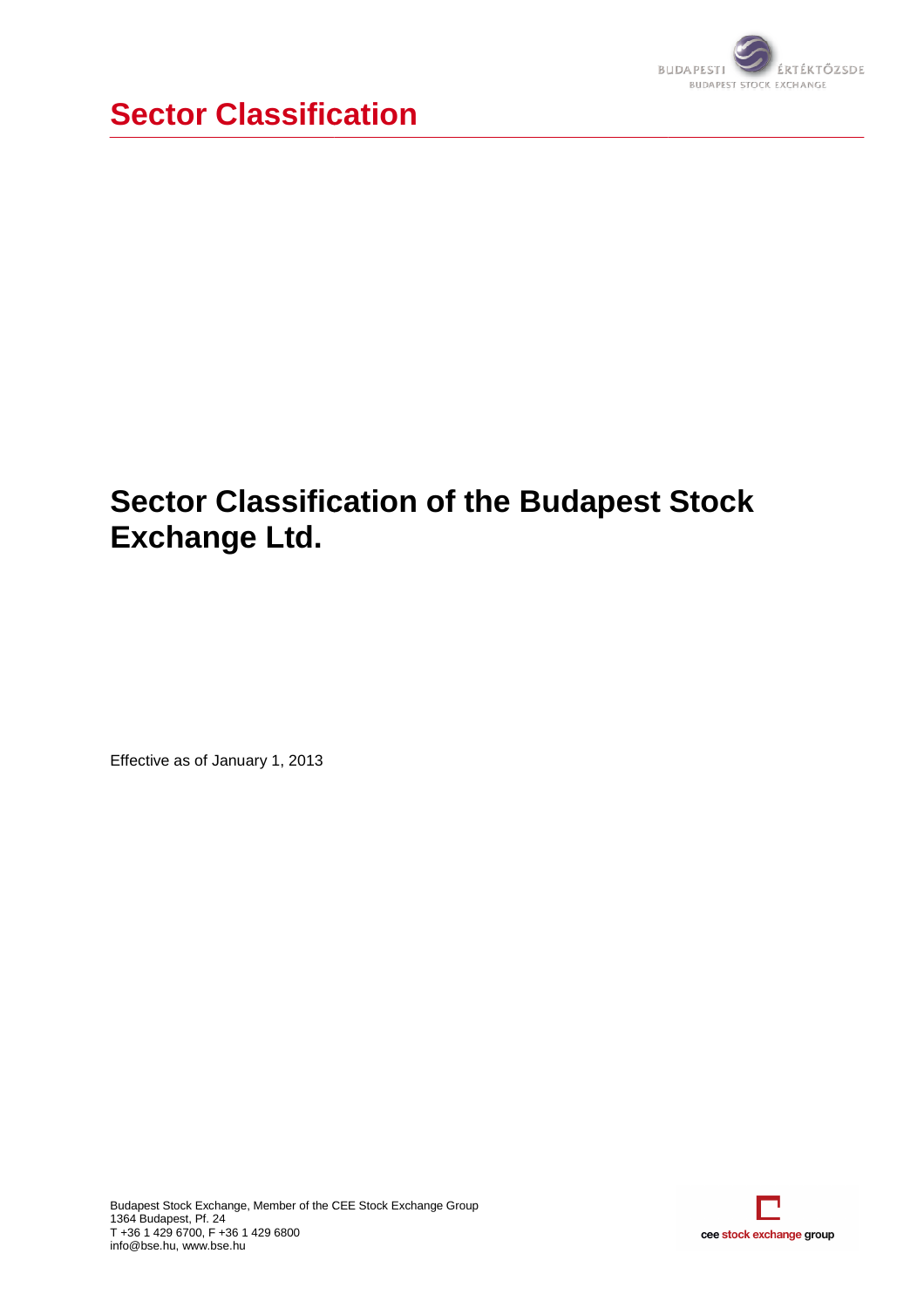

# **Sector Classification**

The Budapest Stock Exchange Ltd. applies the below sector classification to classify share issuers' activities as of January 1, 2013. The issuers are classified in two stages: first, they are classified into one of the 8 sectors; second, one of the chosen sector's sub-sectors is assigned to the issuer.

# **Sectors**

### **BI – Basic industries**

All companies engaged in the extraction of raw materials or in the first stages of refining processes, as well as construction companies

### **IN – Industrial Goods & Services**

This sector contains companies that provide support or products to other companies engaged in the production of goods or provision of services to commercial or end users

### **CP – Consumer Products**

The Consumer Products sector includes companies that p provide final goods to end users

### **CS – Consumer Services**

The Consumer Services sector includes companies that provide services to end users

### **HC – Health Care**

This sector contains companies with a main focus on the production of pharmacy and biotechnological products, as well as on the provision of health care equipment and services it provide final goods to end users<br>
t provide services to end users<br>
e production of pharmacy and biotechnological products<br>
d services<br>
production, provision and distribution of electricity, heat,

### **UT – Utilities**

The utilities sector contains companies engaged in the production, provision and distribution of electricity, heat, gas and water

### **FI – Financials**

This sector includes all companies that provide banking or insurance services, as well as real estate companies and diversified financial companies

### **TT – Technology & Telecom**

Companies that provide telecommunications, software & IT services and other technology-related services such as hardware and other equipment used in the technology sector